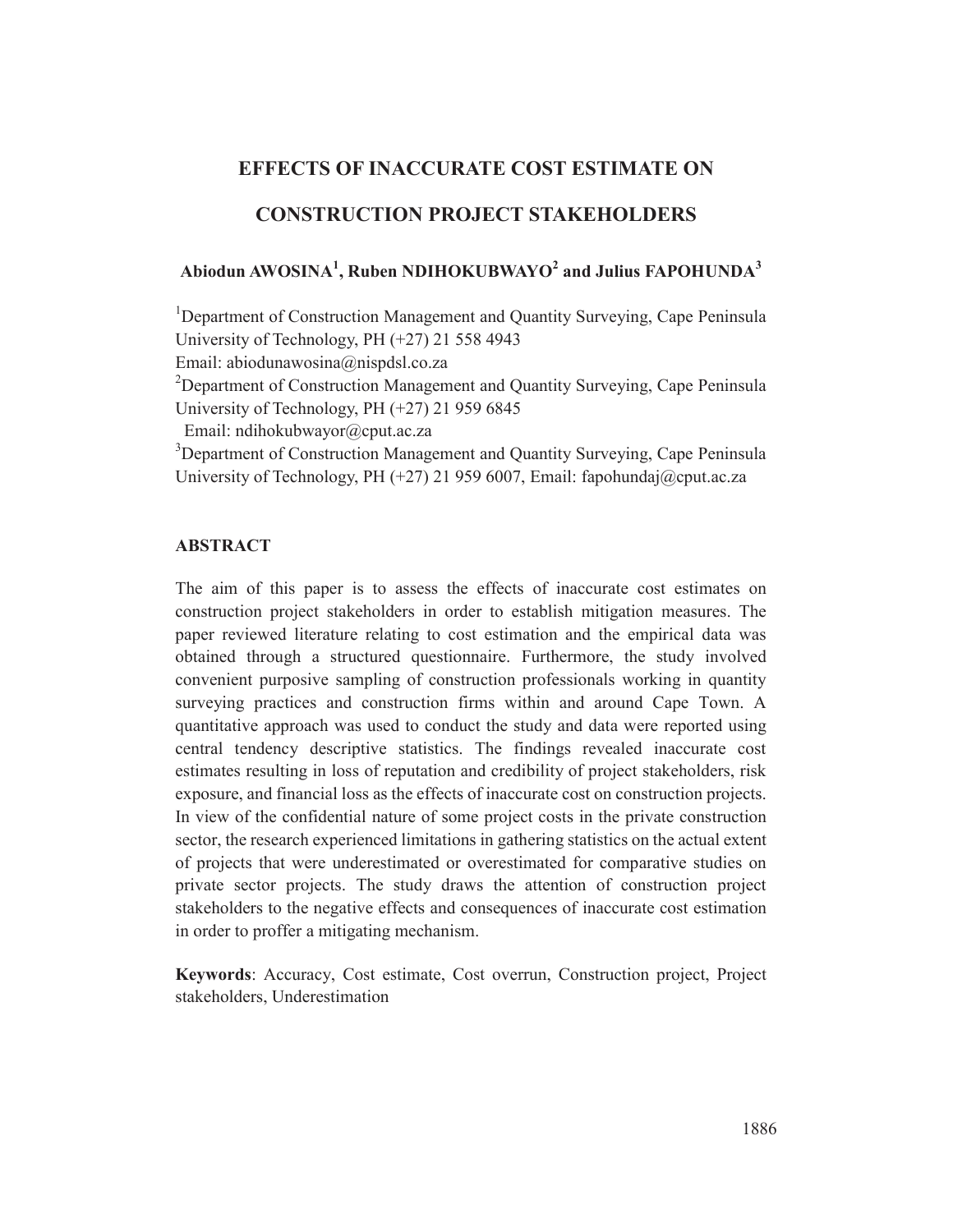# **1. INTRODUCTION**

Since construction project cost estimation has been viewed as a mere budgetary allocation, its accuracy remains uncertain, and this often causes a gap between the initial project cost and completion cost. Unfortunately, little attention has been given to the shortcomings that emanate from inaccurate cost estimation, including the centring factors and effects. The effects of inaccurate cost estimation are unnecessary risk, financial loss, loss of reputation and credibility of estimator, and a rise in claims and dispute (Flyvbjerg et al., 2002; Mahamid & Dmaidi, 2013). According to Flyvbjerg et al. (2002), cost underestimation appears to exist as a global norm and occurs on construction projects ranging from infrastructure to other types of projects. Cost performance has an effect on the successful delivery of construction project in many areas which give rises to cost overrun, claims and dispute. Hicks, as cited by Akintoye (2000), in emphasising the importance of cost estimate, reveals that without an accurate cost estimate, nothing short of an act of God can prevent a loss, regardless of management competence, the financial strength of the contractor, or know-how.

In order to avert inaccurate cost estimation, improvement in the costing concept tends to be the consensus. However, the studies of Flyvbjerg et al. (2002) on transport infrastructure projects across twenty countries around five different continents reveal that there has been precisely no improvement in the accuracy of cost estimates over seventy years; thus inaccurate cost estimation persists in the construction industry. Various studies identify the problems of inaccurate project cost to include human error and the competence of cost professionals (Nijkamp & Ubbels, 1999; Flyvbjerg et al., 2002; Doloi, 2013). The primary aim of project stakeholders is to achieve good value for money; however, with the prevalence of inaccurate cost estimation on construction projects, these objectives are rarely achievable and this will expose project stakeholders to risk, damages, loss of reputation, financial loss, disputes and claims. The aim of this paper is to identify the effects of inaccurate cost estimation and its implications for construction project stakeholders in order to establish a mitigating mechanism. While empirical data have been collected, the literature relating to the accuracy of estimation, including tools and techniques for cost estimation, factors influencing the accuracy of cost estimate, and the effects of inaccurate cost estimation, was reviewed.

Inaccurate cost estimates have significant effects on project delivery, and thus give rise to cost overrun, claims and disputes on construction projects. The awareness drawn from the study can be used as a template for identifying a mitigating mechanism of inaccurate cost estimation for project stakeholders, especially the estimators and contractors.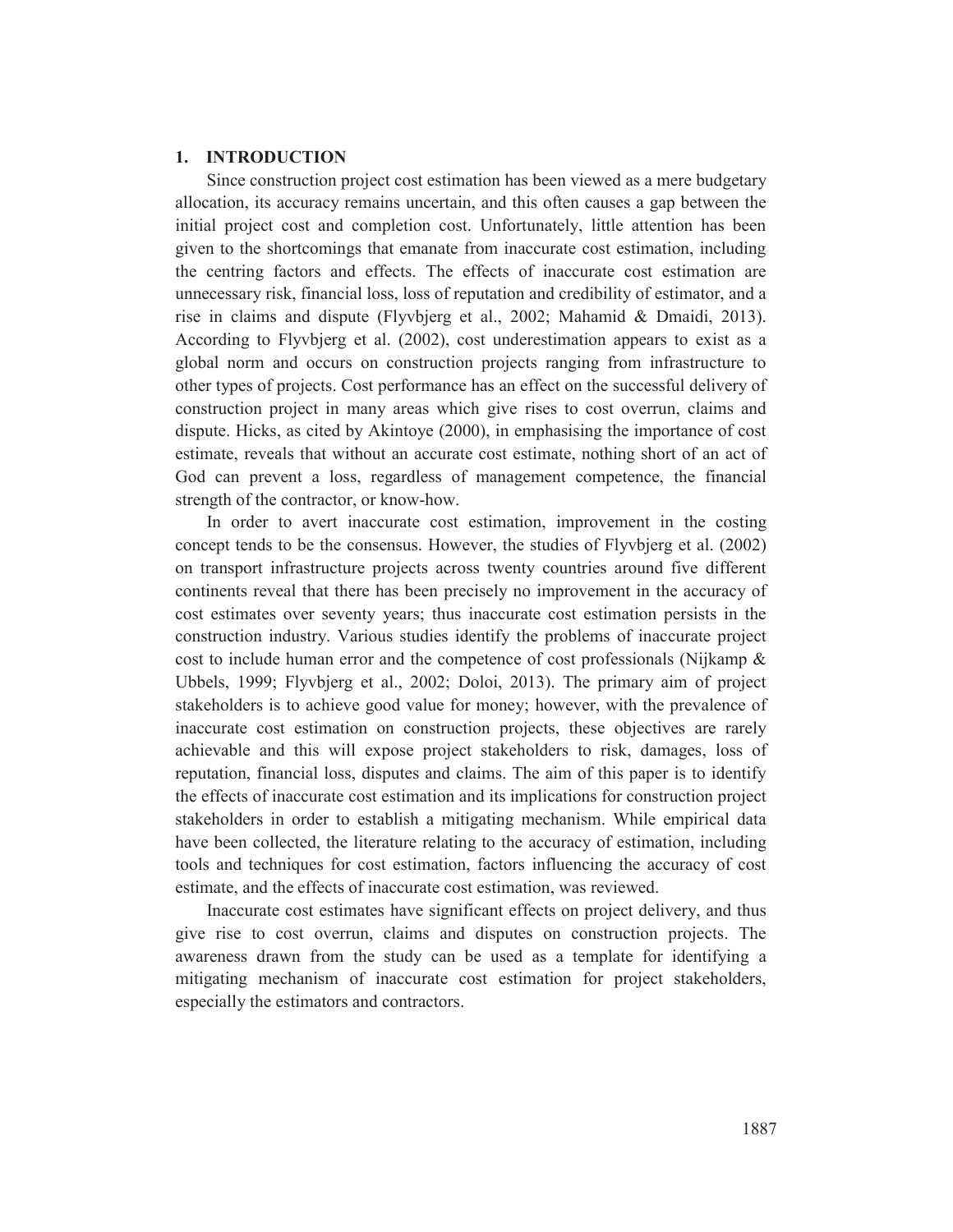### **2. LITERATURE REVIEW**

### *2.1 Estimating variables to produce accurate estimates*

Skitmore (1990) identifies bases of estimate generation on variables such as items, quantities, and rates. The accuracy of the combination of these variables has a resultant effect on the accuracy of the cost estimate. In essence, it is important to specify the right item and apply correct quantities with appropriate rates to arrive at an accurate estimate. Morrison (1984) indicates that the accuracy of a cost estimate predicts the degree of the quantity surveyor's efficient performance and detailed estimating technique employed for the budgeted cost. Al-Hasan, Ross and Kirkham (2006) indicate that in order to derive a more accurate cost estimate, a more sophisticated estimating technique is required to be developed and used in estimating project cost. Nichols (2007) identifies inconsistence in the estimating techniques of estimators, as well as the lack of a clear definition of purpose, scope and contents during the production process of cost estimate. Azman and Samad (2011) maintain that continuous training, the acquisition of knowledge and skills, and improving the estimating technique of the estimator regarding modern technology will fine-tune the inadequacy of cost performance on construction projects. According to Skitmore (1988), several factors associated with the accuracy of cost estimates in terms of bias and the consistency of the estimator are the state of the market and the location of the project. Akintoye (2000) affirms the factors that relate to the accuracy of the cost-estimating practice as the complexity of project, the scale and scope of construction, the market conditions, the method of construction, site constraints, the client's financial position, buildability and the location of the project. In addition, Olatunji (2012) asserts that the utilization of information technology (IT) advancement and modern business behaviour that integrates innovation as a means of improving accuracy in estimating practice are essential. The Royal Institute of British Architects (RIBA) established construction work stages in relation to Royal Institute of Chartered Surveyors' (RICS) order of cost estimates. The different stages of construction require a suitable technique of estimate, and these estimates are developed in detailed form as the stages of work progress, with more information and planning intensity (RICS, 2012). Hence, in order to avoid inaccurate cost estimation, an improved cost estimating concept is paramount.

### *2.2 Tools and techniques for cost estimation*

Seeletse and Ladzani (2012) reveal that inadequacy in cost concept, scheduling tools, risk management and price estimation are common in project cost estimation. Stewart (1991) highlights the basic tools for estimating such as information, method, schedule and skills.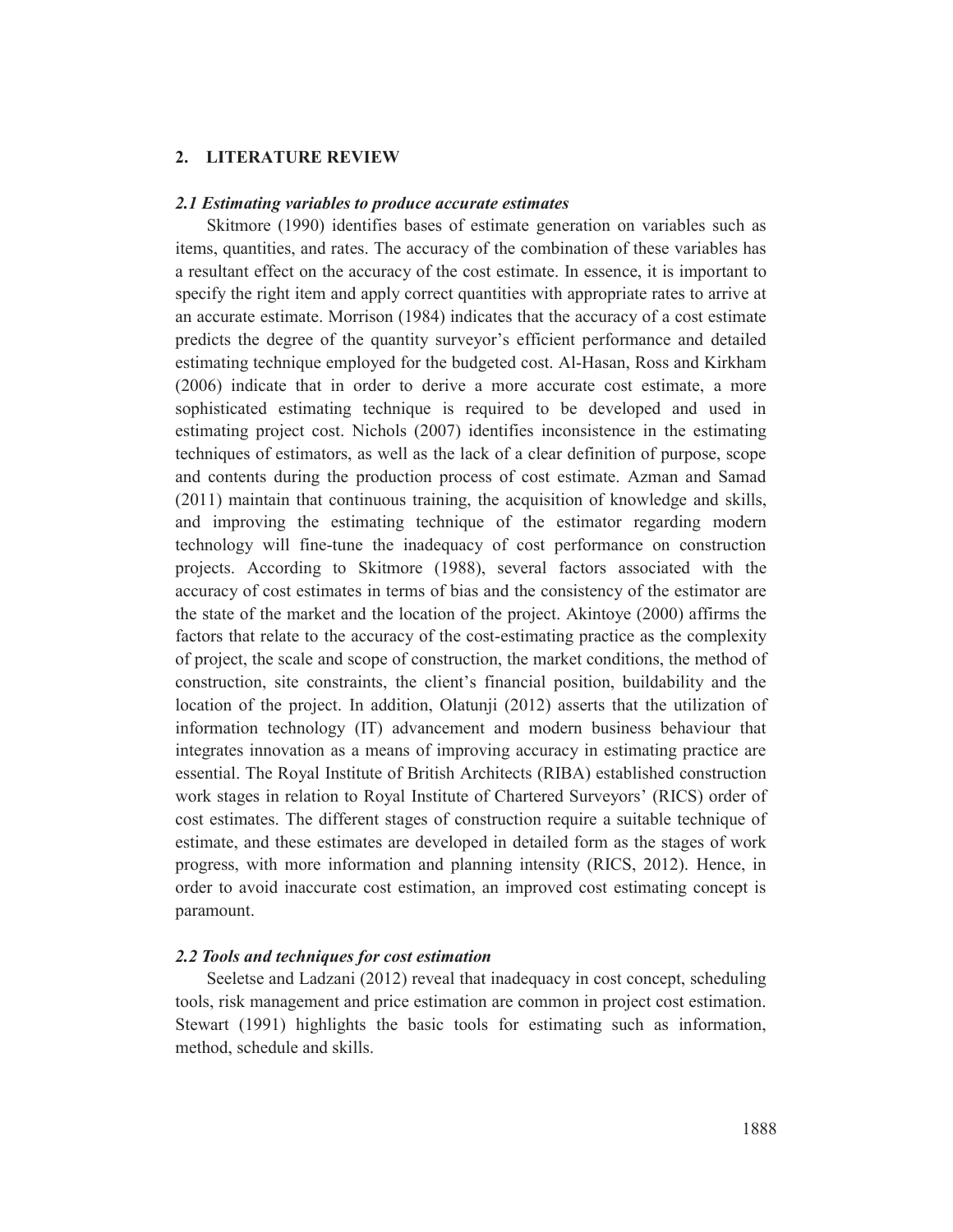Information: Every cost estimate should include detailed and complete information concerning the process, product, project and service being estimated. In construction projects, the information is based on many forms to include drawings, specifications, historical cost data, labour and workmanship, material, plant, supervision, establishment, specialist services, levies and taxes. The greater the amount of project information available, the greater will be the reciprocal effect on the accuracy of cost estimate (Skitmore, 1987).

Method: There are different methods of estimation. Depending on the timing, stages and degree of accuracy required, a suitable method of estimation should be carefully considered.

Schedule: This is a tool that is required to develop the estimate. Details of the timing of activities and completion dates should be planned and incorporated into the scheduling tool in order to highlight the phases of the estimating cycle.

• Skills: Different skills are required in the relevant areas relating to the project cost estimate. It is important to acquire the necessary skills, either individually or collectively, in order to achieve a viable or accurate estimate.

Skitmore, Stradling and Tuohy (1994) propose that the skill of the estimator is a key dependant in the practice of forecasting construction price. This is associated with other factors which affect the quality of cost estimates such as information, technique and expertise of forecaster. The Project Management Institute (1996) categorises tools and techniques for cost estimating into analogous estimating, parametric estimating, and bottom-up estimating, including computerized tools.

x Analogous estimating: Also called top-down estimating, this estimating technique uses the actual cost of a similar or pervious project as the basis for estimating. This is used in the early stage of project planning when a limited amount of information is available. Analogous estimating is in the form of expert judgement, when previous projects are similar in appearance to a new project that needs to be estimated.

• Parametric estimating: This technique of estimating is when project parameters (characteristics) in a mathematical model are used such as per square meter of residential building or per unit beds of hospital.

• Bottom-up estimating: This technique of estimating is derived from the cost of individual work items summarized to obtain the project cost.

Computerized tools: These estimating tools such as project management software and spreadsheet are used in assisting with cost estimating. Such products simplify the use of the techniques mentioned above.

According to Olatunji (2012), estimators are moving beyond the conventional estimating procedure towards an information technology (IT)-based estimating procedure such as CAD-enabled or BIM-enabled. As the IT-based solution increases, estimators need to develop their skills beyond the conventional estimating procedure. A diverse range of expertise of forecasters is called for in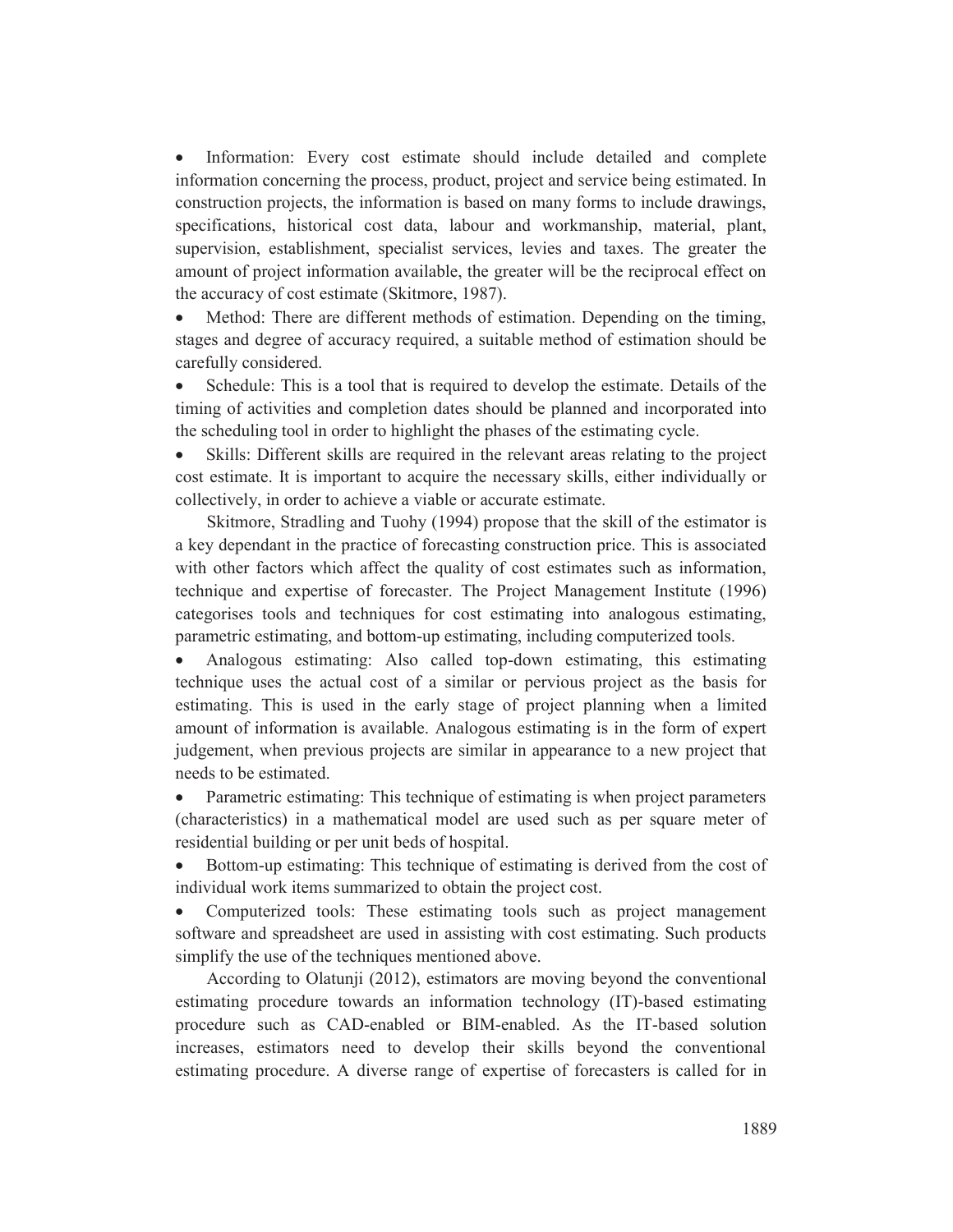different generic building contracts such as educational, medical, industrial, retail, offices, housing and other engineering contracts; hence such expertise is perceived to be specifically focused and suggests a difference in the forecasting processes of different types of projects. The expertise of the cost estimator does not cut across a wide range of project types (Skitmore et al., 1994).

# *2.3 Factors influencing accuracy of cost estimate*

The choice of estimate depends on several factors such as the end-use of the estimate, the amount of time and money available to prepare the estimate, the estimate tools, the available data, the project definition, and the project timing (Seeltese & Ladzani, 2012). According to Flyvbjerg et al*.* (2002), technical, economical, physiological and political factors are considered as explanation for inaccurate cost estimates.

• Technical: This is commonly referred to as a forecasting error. This type of error encompasses imperfect techniques, incomplete data, mistakes, errors in future forecast and inexperience on the side of forecaster.

• Economical: This error is explained in terms of both self-interest and public interest. The engineer and construction company interest in the likelihood of the project being built prompts the rational for an increase in revenue and profit, while public interest provides public officials with incentives to cut costs and save public funds. This explanation would be regarded as deceptive as most public regulations forbid misleading information.

Physiological: This touches on the mental state, psyche, and bias appraisal of the project stakeholders due to the optimistic plans of the promoters about the successful outcome of the project. Flyvbjerg et al. (2002) indicated a problem with the physiological explanation; however, they concede that appraisal optimism would be a credible explanation of underestimation if the estimate were produced by an inexperienced forecaster. It was concluded that appraisal optimism is deceptive.

Political: This error factor ascribes interests and power to a political explanation for underestimating cost. The question of deception is further raised in relation to legal, economic and moral reasons. According to Flyvbjerg et al. (2002), forecasters or promoters are not likely to admit to a researcher or others that they have intentionally fabricated the estimate for a project to proceed.

Flyvbjerg et al. (2002) recommend checks and balances in the following areas of transparency, namely the use of performance specifications, the formulation of a regulatory regime and the involvement of private risk capital. In related studies on the accuracy of cost estimates, Pickrell (1990) concludes that cost estimates are highly inaccurate based on error in forecast, with actual costs being typically much higher than estimated costs. Skitmore et al. (1994) deduce that early stage cost estimates by their nature are imprecise. Nijkamp and Ubbels (1999) carried out a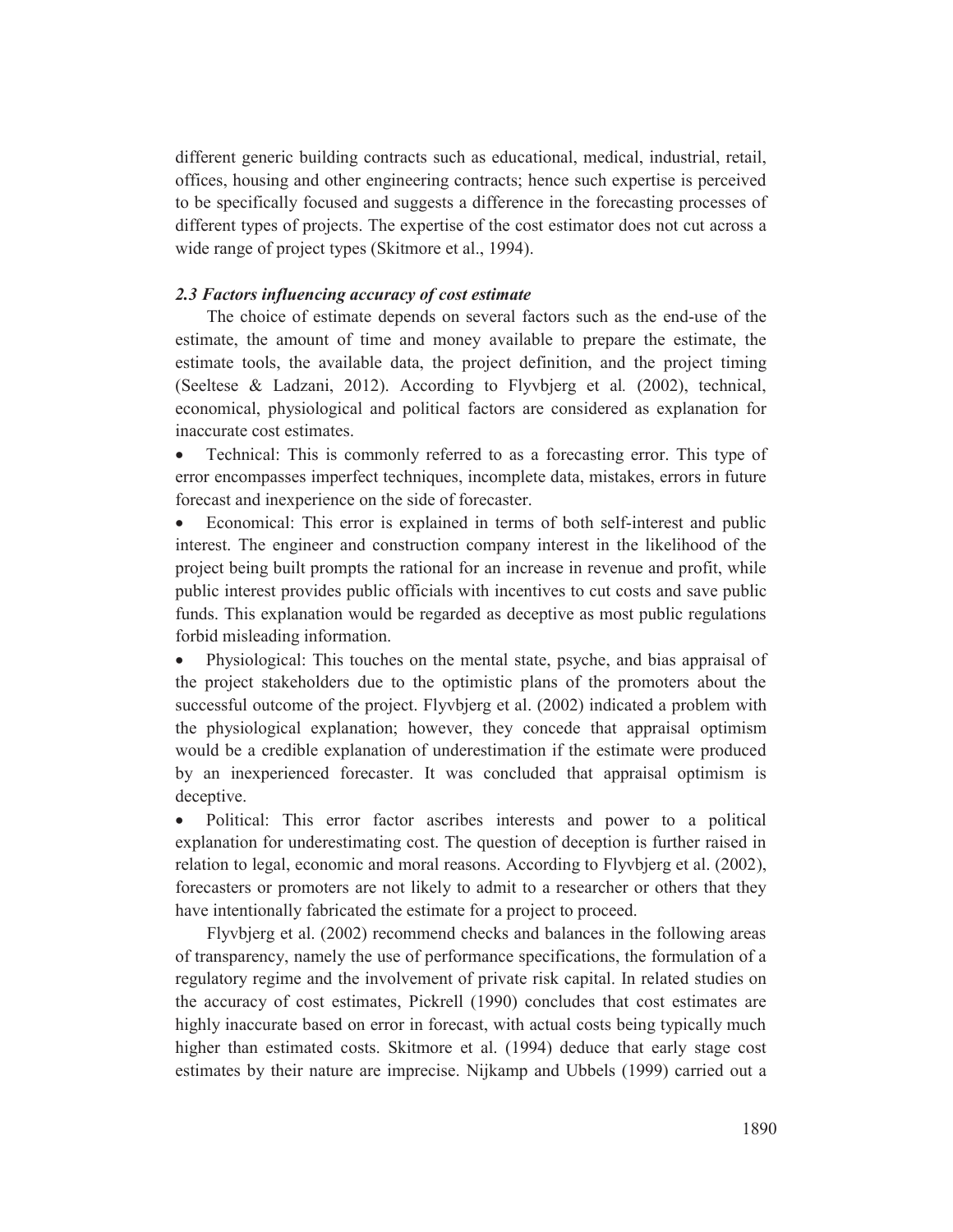comparative analysis of cost estimates on infrastructure projects in the Netherlands and Finland, the findings of which indicate that cost estimates tend to be fairly reliable. However, on the other hand, Flyvbjerg et al*.* (2002) contend that there has been no improvement in the accuracy of cost estimates.

# *2.4 Factors influencing cost change*

In examining the factors that influence the cost of projects, Doloi (2013) proposes factors which critically impact on project cost as project planning and monitoring, design efficiency, effective site management, communication, contractor's efficiency, project characteristics, due diligence, and market competition. As projects commence, the prices rarely remain constant as some factors necessitate changes in cost during different stages of the project (European Commission, 1998). Ponte (2009) suggests several factors to be considered when preparing construction cost estimate to include fluctuation of cost, traffic conditions, restrictive work hours or method of work, small quantities of work, separated operations, handwork and inefficient operations, accessibility, geographic location, construction season, and material shortage. Figure 1 illustrates some technical and economic factors which change the cost of a project over time.



**Figure 1: Cost-changing factors Source: European Commission (1998)**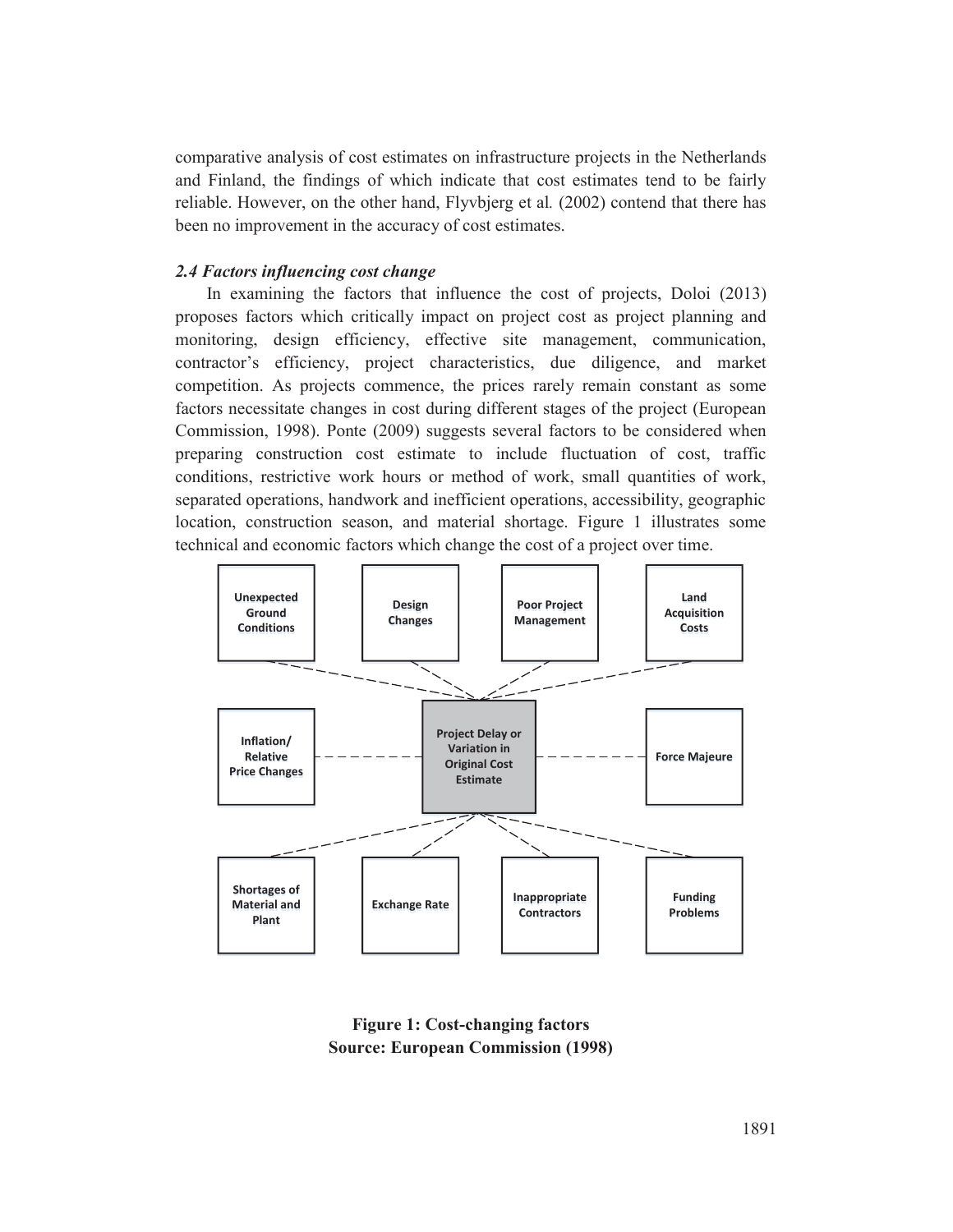# *2.4.1 Technical factors*

According to Akintoye (2000), the tender sum submitted by the contractor combines the cost estimate and the mark-up. In addition, the mark-up comprises a general allowance for overhead recovery, profit and other indirect costs. Skitmore and Wilcock (1994) in their study noted that contractors estimate a lump sum amount for the complexity of work items based on a subjective decision and experience. This further revealed that behavioural and environmental factors such as personality, motivation, incentives and habit do influence the experiential-based technique of estimating. A high degree of subjectivity is involved in estimating indirect cost during tender price submission. Senior management considers a subjective percentage added to the cost estimate: this subjective decision making is characterised by qualitative data and knowledge that are vague and not easy to quantify (Akintoye, 2000). In addition, Morrison (1984) maintains that factors which influence estimate depend upon the variability of the project which is to be estimated. Skitmore (1887) implies that many estimators, rather than providing accurate cost estimate, provide an imprecise forecast based on the high level of project complexity and uncertainty associated with construction works. Akintoye (2000) sums up the factors that relate to the accuracy of the cost-estimating practice as the complexity of the project, the scale and scope of construction, the market conditions, the method of construction, site constraints, the client's financial position, buildability and the location of the project. In order to achieve accurate estimate in construction projects, the estimator is required to consider significant factors which affect the project cost.

# *2.4.2 Economic factors*

According to Ponte (2009), in arriving at cost estimate, a project estimator should not only consider the scope of work or design which they are estimating. Therefore additional information relating to external factors, which are different from the technical factors, will be deducted as factors which contribute to project cost estimate. Estimators use cost data taken from previous projects as a benchmark of cost estimate. According to Morrison (1984), cost data selected for estimate are adjusted in order to convert the relevant data from the previous time, location and prevailing market situation to the anticipated time, location and market situation surrounding the new project. Seeletse and Ladzani (2012) identify some common cost change concepts as inflation, deflation, escalation, taxation, and currency variation.

• Inflation (price index): According to Ashworth and Skitmore (1983), the type of index used for updating the historical cost data affects the accuracy of estimate. Inflation of cost has a significant effect on the cost of a project, similar to the time value of money, and should be carefully considered when calculating cost estimate.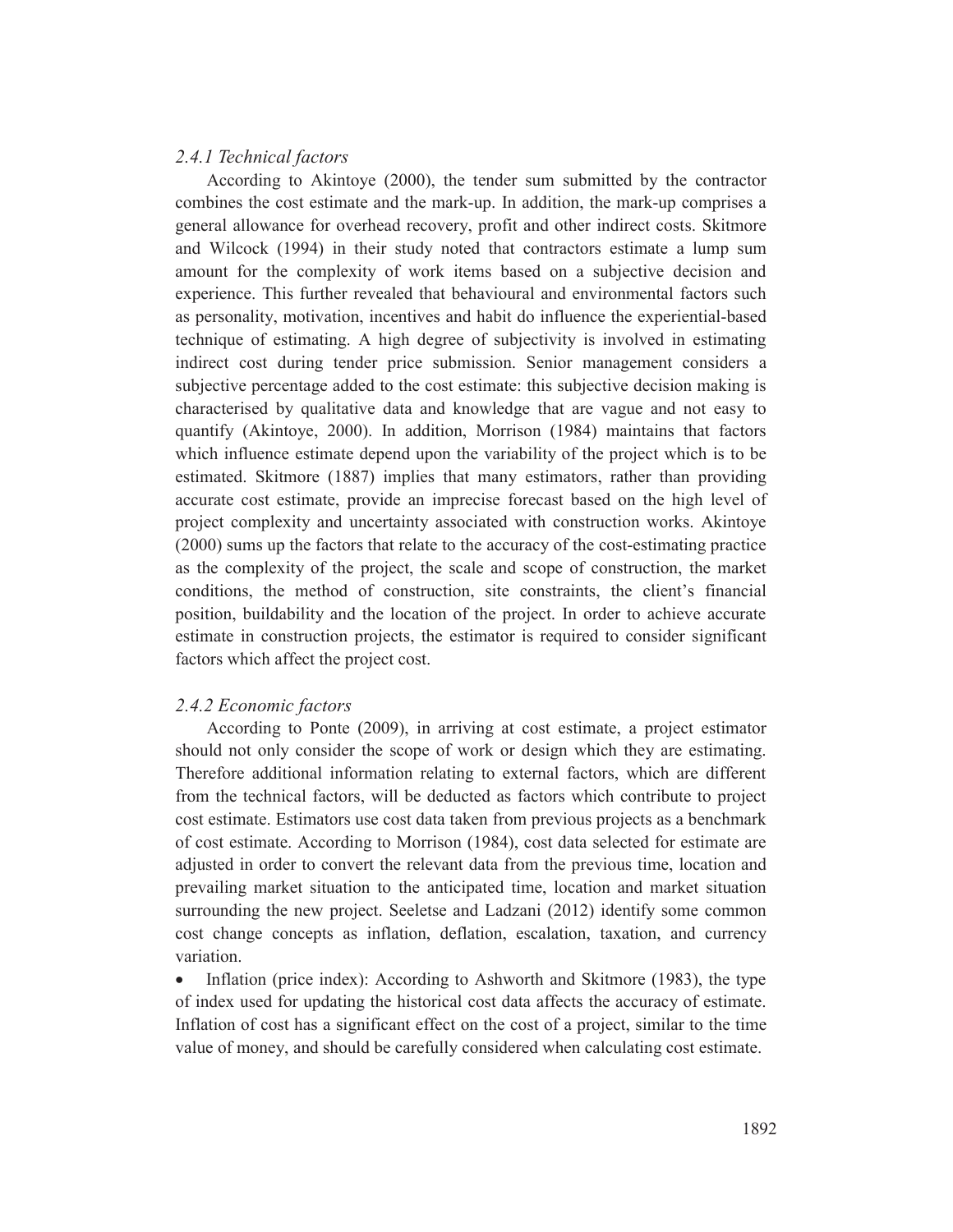Economic cycles (market conditions): This refers to the fluctuation of the economy between periods of expansion (growth) and contraction (recession). These are changes in the economic situation of a nation. Ashworth and Skitmore (1983) contend that market conditions are considered to have an effect on the accuracy of estimate. Cost professionals make logical reference to these changes when providing cost advice.

In Figure 2 Danto (2013) illustrates the different economic cycles which have a significant effect on the demand and supply of construction industry, which in turn impacts on the costing of a project.

x Growth: This is manifested in an increase in demand for construction, reduced competition, increased profit, reduced resources, increased prices, and contractors insisting on fair conditions.

Peak: This is demonstrated by a demand increase, little competition, high profit margin, resource long delay, resources exceeding the budget and every one becoming a builder.

x Recession: This is characterised by the demand weakening, competition increasing, profit margins declining and resource costs being reduced.

x Trough (narrow depression): During a trough there is a high rate of competition, profits are discounted, resources are not readily available, and the industry is fragmented, but building conditions are good and productivity is high.





# *2.5 Effects of inaccurate cost estimation*

Gupta (2009) explains the similarities between cost underestimation and cost overrun. Cost underestimation is the act of assessing (planning) the cost of a project lower than what the actual cost turns out to be after implementation, while cost overrun is the excess of the actual cost over budget. Cost underestimation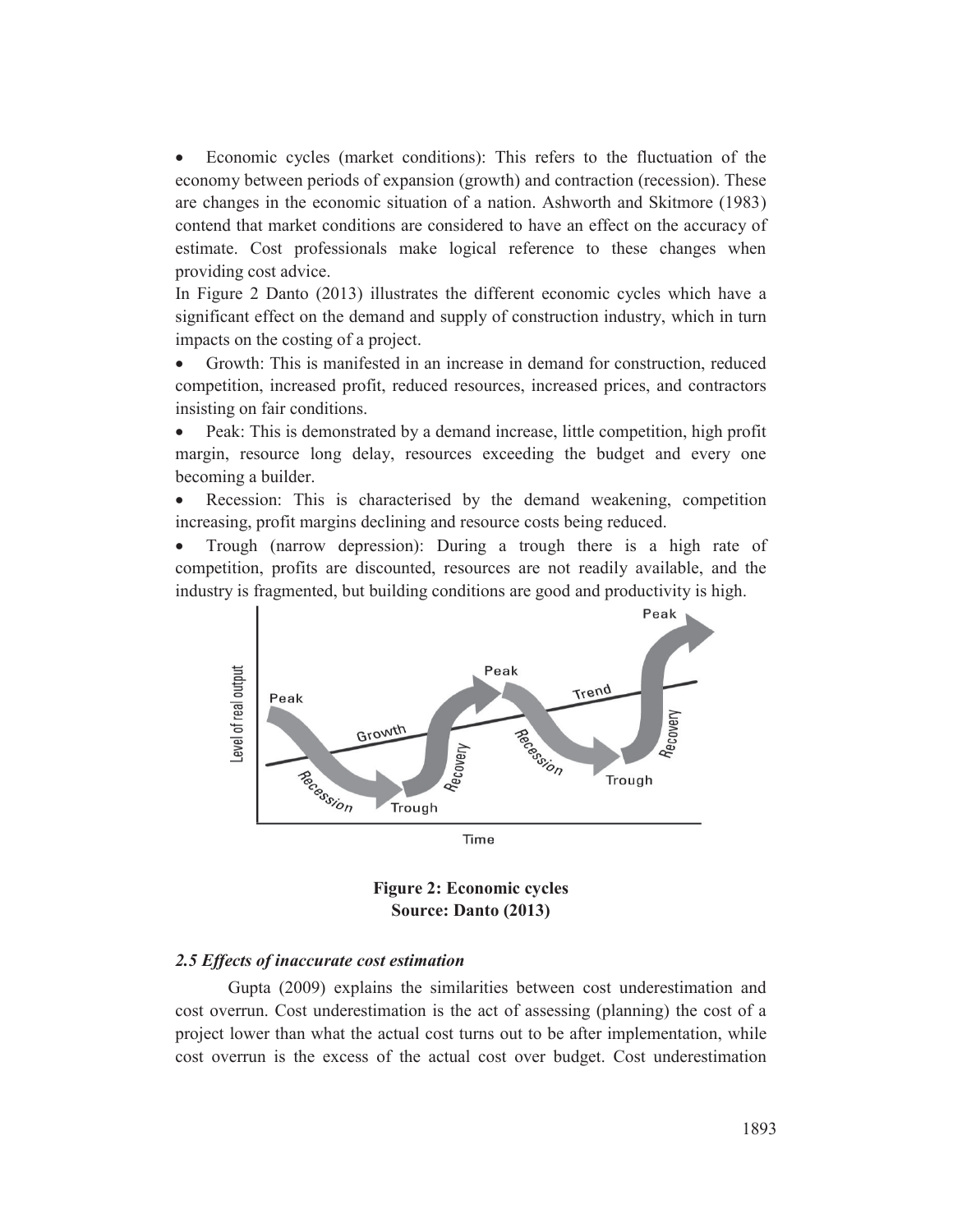occurs at the planning stage and cost overrun occurs at or towards the final stage: therefore both occurrences represent inaccurate cost estimation. Mukuka, Aigbavboa and Thwala (2014) highlight the consequences encountered by stakeholders in the construction industry as a result of inaccurate cost estimation in respect of the following:

• The client: added cost over the budget agreed upon and less return on investment;

The end user: additional cost passed on rental or lease cost or prices;

• The design team and professionals: inability to deliver value for money which results in loss of reputation or loss of confidence by client;

The contractor: loss of profit. If at fault, it would imply further damages that could jeopardise chances of getting additional jobs; and

The industry as a whole: brings project abandonment and a drop in building activities, bad reputation, and the inability to secure finance or securing finance at higher cost due to risk exposure.

# *2.5.1 Loss of reputation and credibility*

Cheung, Wong and Skitmore (2008) maintain that clients have little tolerance for cost underestimation. In their study on clients' and estimators' tolerance towards estimating error, it was reported that clients are more tolerable to overestimation than underestimation because cost underestimation leads to severe effects. Skitmore and Cheung (2007) suggest that overestimating a project cost estimate seems to be a medium of risk reduction for the estimator in order to preserve their reputation with the client. Cheung et al. (2008) conclude that estimators or quantity surveyors perceive estimating error as something to be eliminated rather than minimised.

# *2.5.2 Risk exposure*

The techniques of risk management commonly used by contractors are judgement and experience, sensitivity analysis and risk premium insurance (Akintoye & MacLeod, 1997). According to Mahamid and Dmaidi (2013), cost overruns have negative effects on project stakeholders, especially clients, contractors and consultants, and lead to adversarial relationships, cash flow problems, claims, mistrust, arbitration, litigation, and a general feeling of apprehension towards each other. Akintoye and MacLeod (1997) highlight several ways in which construction risk can be transferred such as to subcontractors, through contractual terms, to design teams and consultants, to the client, to insurance, and to the contractor. Most forms of construction contracts transfer the majority of construction risks to the contractor, hence it is important for a contractor to manage risk in an effective way to avoid consequences such as loss of profit, claims, litigations, injuries, and damage to property. Nijkamp and Ubbels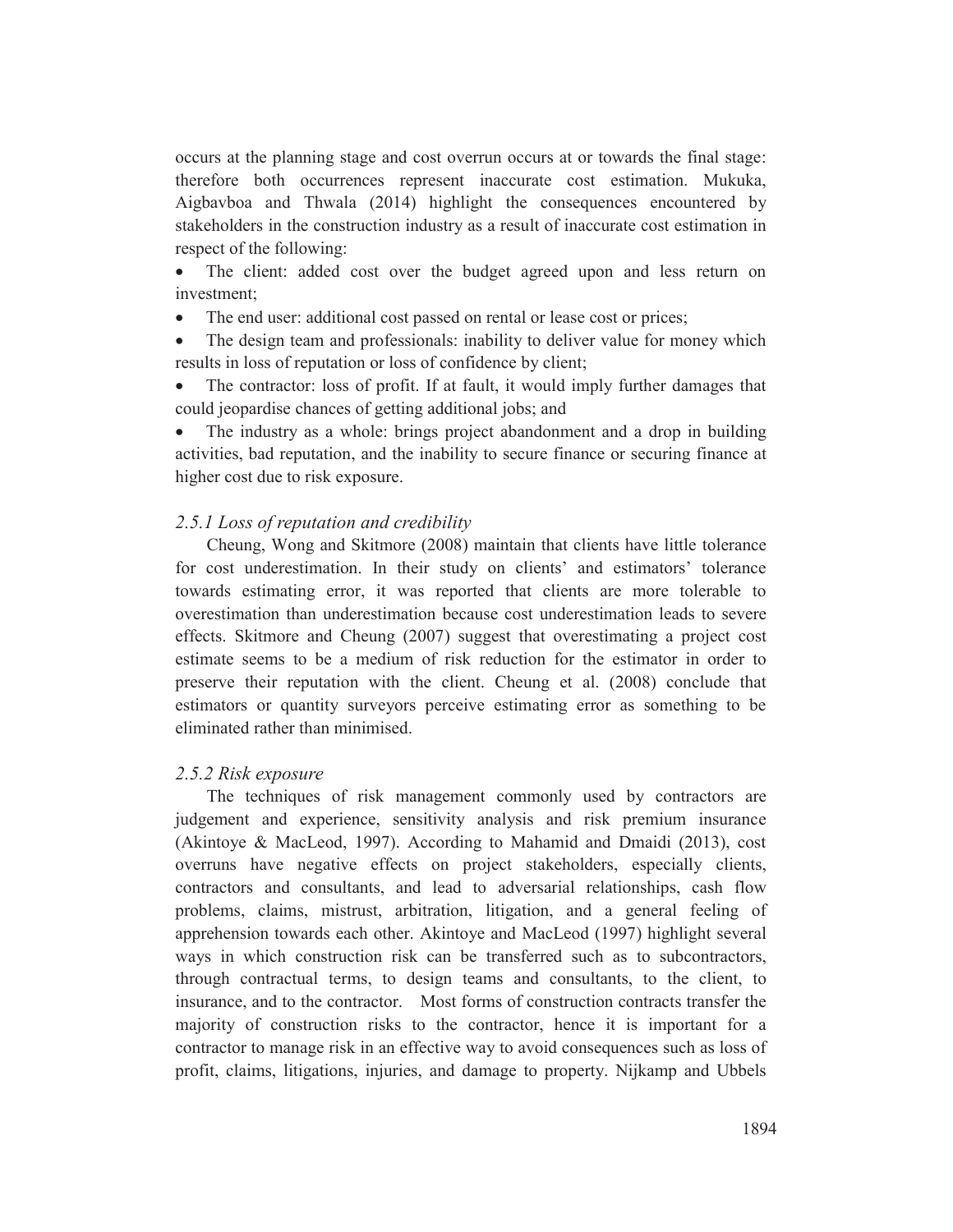(1999) highlight risks that influence the cost of a project, making it difficult for estimators to derive accurate cost estimates:

Political risks, such as changes in transport policy or regulations by the government;

• Financial risks, such as fluctuations in interest rates and exchange rates, and false expectations about inflation;

- Construction risks, such as delays, unexpected and higher or lower costs;
- Operational risks, such as damage by accidents and vandalism; and
- Commercial risks, such as wrong cost estimates or wrong forecasting.

# *2.5.3 Financial loss*

Gunner and Skitmore (1998) maintain that estimators unavoidably make errors in such a way that forecasts are positively biased, thus overestimating the actual price, and negatively biased, thus underestimating the actual price. Akintoye (2000) emphasises the negative impact of both overestimated cost and underestimated cost, and notes that while overestimated costs result in a higher tender price and a tender being unacceptable to a project owner and the loss of work to contractor, underestimated costs lead to situations where project contractors incur losses. According to Flyvbjerg et al. (2002), the strategic misrepresentation which is attributed to cost underestimation leads to misallocation of scarce resources, thus effectively causing a loss to those financing the project, and bearing a negative effect on the end users of the project.

# **3. METHODOLOGY**

#### *3.1 Research approach*

In conducting the research, a quantitative research method was adopted where data were collected using a structured questionnaire through an online SurveyMonkey. Quantitative research is considered to be the classic scientific approach to doing social science research. It involves the generation of data in quantitative form which is subjected to accurate quantitative analysis (Kothari, 2004). The questionnaire was developed and divided into different sections. The first section related to the general information of respondents and the second part related to research data collection on the effects of inaccurate cost estimation. The questions focused on the following areas: loss of reputation and credibility of project stakeholders, exposure to risk, and financial loss as the effects of inaccurate cost estimation.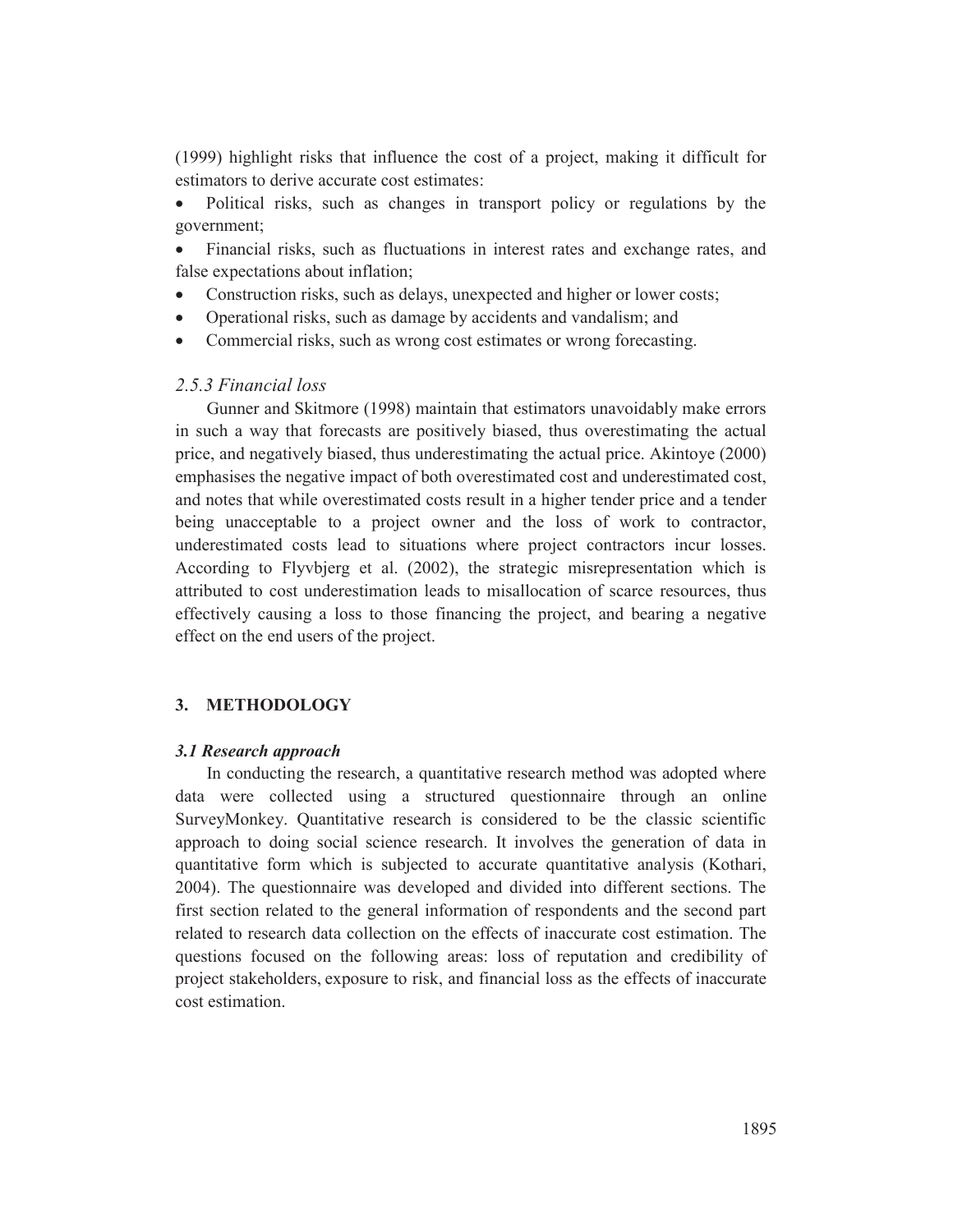# *3.2 Population and sampling*

According to Babbie (2013), purposive sampling is a type of non-probability sampling in which the researcher selects the units to be observed based on judgment about which sample will be the most useful or representative. Owing to the different range of attributes, behaviours and experience of respondents, a purposive sampling technique was adopted. A total of one hundred and forty-two (142) emails were sent by means of a survey website link. The respondents were selected from the available register of the South African Council for Quantity Surveying Professions (SACQSP), general building contractors registered with the Construction Industry Development Board (CIDB), construction professionals working in quantity surveying practice and construction firms within and around Cape Town. A high response rate of 52% was recorded, which accounts for seventy-four (74) respondents who completed and returned the questionnaire. The survey was open for one month: during this period reminder emails were sent out online through the web link: https://www.surveymonkey.com/r/X7S3FW8. The online survey and reminders accounted for the high response rate.

### *3.3 Data processing and analysis*

The questionnaire for the study was designed to generate statistics for quantitative data. In designing the rating scale for the questions, a five-point Likert scale was used and the respondents were asked to rate the importance of the different variables relating to loss of reputation and credibility of project stakeholders, exposure to risk and financial loss as effects of inaccurate cost estimation where  $1 =$  insignificant,  $2 =$  little significance,  $3 =$  fairly significant,  $4 =$ significant,  $5 = \text{very significant}$ . Analysis of data involved closely-related operations conducted in a manner that summarised and organised the collected data in order to yield answers to the research questions (Kumar, 2008). Data were inputted and analysed on the computer using Statistical Package for Social Sciences (SPSS). The quantitative data gathered were analysed using descriptive statistics. In analysing the research data, the measures of central tendency using mean value were used to analyse the data.

# **4. FINDINGS AND DISCUSSIONS**

### *4.1 Profile of respondents*

The selected respondents work in the private sector and public sector, while some work in both sectors as indicated in Table 1. The majority, namely 73% of the respondents, work in the private sector, 10.8% work in the public sector, while 16.2% of the respondents work in both private and public sectors. These data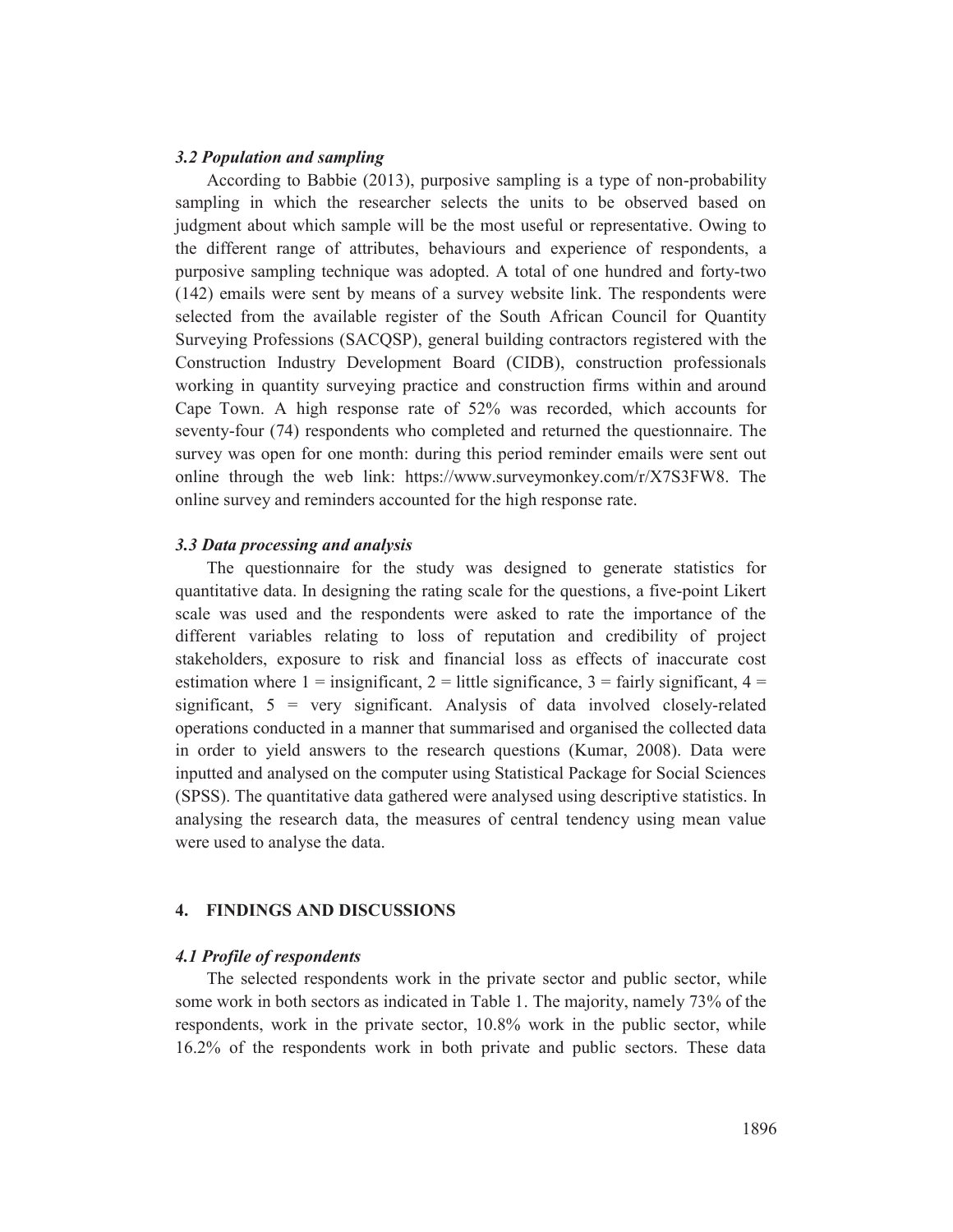| <b>Table 1: Working sector of respondents</b> |    |                    |  |
|-----------------------------------------------|----|--------------------|--|
| Respondents' working sector                   | N  | Percentage $(\% )$ |  |
| Private                                       | 54 | 73.0               |  |
| Public                                        | 8  | 10.8               |  |
| Both                                          | 12 | 16.2               |  |
| Total                                         | 74 | 100.0              |  |

suggest that the respondents possess a blend of experience in both private and public sectors.

The results indicated that the respondents had adequate educational qualifications. The majority, namely 97% of the respondents, had acquired a minimum of a bachelor's degree as indicated in Table 2.

| rapic 2. <i>Kespondents</i> formal quantication |    |                    |  |  |
|-------------------------------------------------|----|--------------------|--|--|
| Respondents' formal qualification               | N  | Percentage $(\% )$ |  |  |
| Diploma                                         |    | 1.4                |  |  |
| BTech degree                                    | 5  | 6.8                |  |  |
| BSc degree                                      | 9  | 12.2               |  |  |
| <b>BSc Honours</b>                              | 21 | 28.4               |  |  |
| Master's                                        | 27 | 36.5               |  |  |
| Doctorate                                       | 10 | 13.5               |  |  |
| Others                                          |    | 1.4                |  |  |
| Total                                           | 74 | 100.0              |  |  |

**Table 2: Respondents' formal qualification** 

# *4.2 Reliability of research instrument*

Tests on the reliability of the research instrument were conducted based on Cronbach's alpha coefficient value. According to Lakshmi and Mohideen (2012), the coefficient alpha method is the most common method of attaining consistent reliability. Cronbach's alpha is the average of all possible split-half estimates which measure inter-item reliability or the degree to which items measuring variables attain constant results. Table 3 presents the overall Cronbach's alpha coefficient value for the total questions which was 0.93, which indicates an excellent result. According to George and Mallery (2003), the following rules on the degree of reliability indicate  $> 0.9$  to be excellent,  $> 0.8$  to be good,  $> 0.7$  to be acceptable,  $>$ 0.6 to be questionable,  $> 0.5$  to be poor, and  $< 0.5$  to be unacceptable. Test on the reliability of the research instrument were conducted based on Cronbach's alpha coefficient value, the result of which shows a coefficient value 0.95 which indicates that the reliability of the research instrument is found to be satisfactory.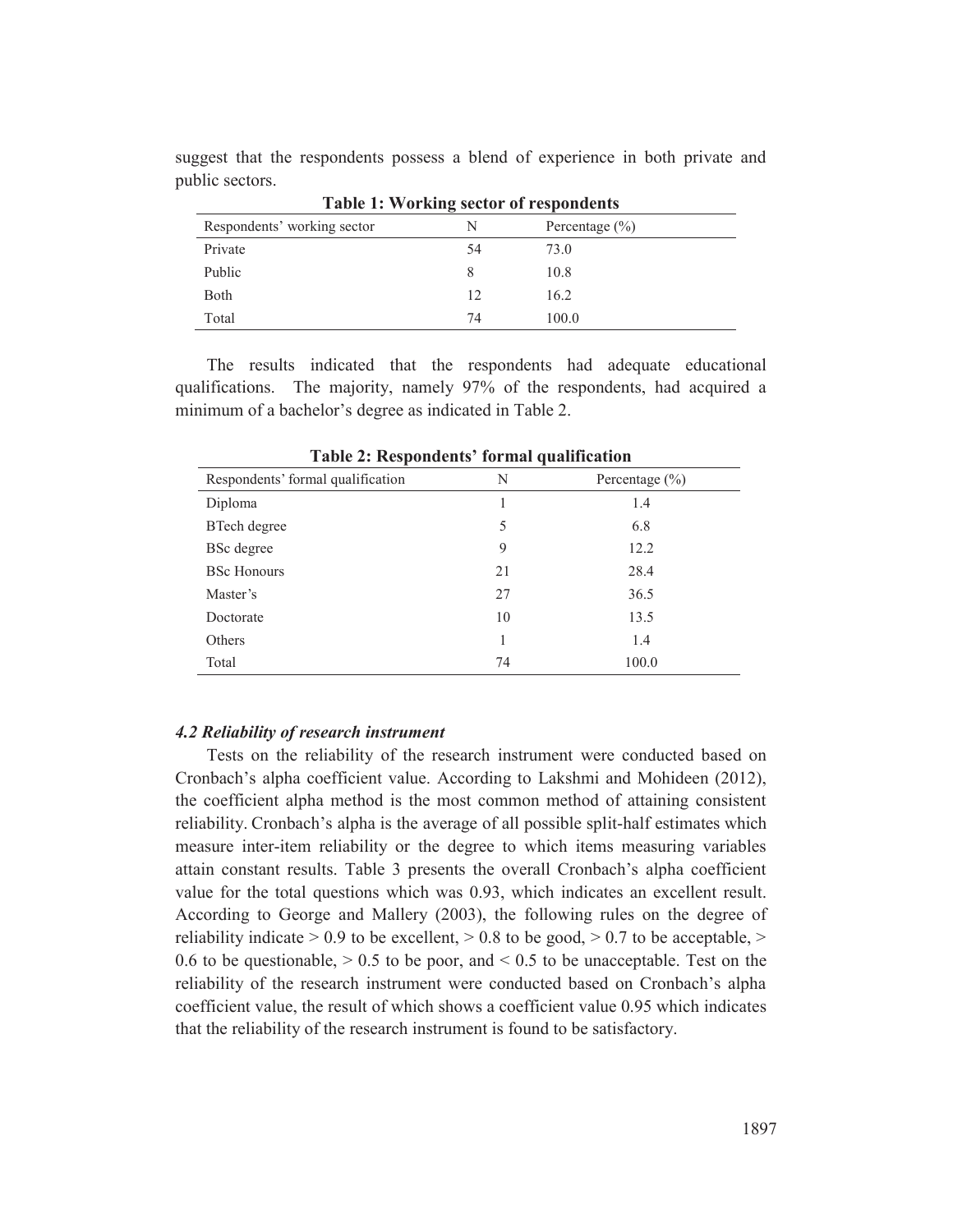| Research variables                 | Number of | Cronbach's alpha   | Degree of   |
|------------------------------------|-----------|--------------------|-------------|
|                                    | items     | coefficient values | reliability |
| Loss of reputation and credibility | 10        | 0.95               | Excellent   |
| Exposure to risk                   |           | 0.88               | Good        |
| Financial loss                     | 12        | 0.95               | Excellent   |
| All questions combined             | 29        | 0.93               | Excellent   |

**Table 3: Consistence reliability for scale items** 

# *4.3 Effects of inaccurate estimates*

#### *4.3.1 Loss of reputation and credibility*

Respondents were asked to rate the effects of inaccurate cost estimation on the loss of reputation and credibility of project stakeholders where  $1 =$  insignificant, 2  $=$  little significance,  $3 =$  fairly significant,  $4 =$  significant,  $5 =$  very significant, and  $U =$  unsure. Table 4 shows that 'loss of reputation and credibility for the contractor to be awarded another project for execution' had the highest ranking with a mean value  $(MV) = 3.42$ . 'Loss of reputation and credibility for the quantity surveyor to gain a commission to manage another project' had the second highest ranking with MV=3.40. 'Loss of reputation and credibility for the project owner to implement new projects' had the third highest ranking with MV=3.39.

MacDonald (2011) determines the credibility, reputation and survival of project stakeholders, especially the forecaster, contractor's estimator and promoters, as the contributing agents for inaccurate cost estimation. It is apparent from the findings that inaccurate cost estimation jeopardises the chances of project stakeholders being awarded new projects.

| Loss of reputation and credibility                        | N    | /alue<br>Mean |      | Rank           |
|-----------------------------------------------------------|------|---------------|------|----------------|
| Contractor to be awarded another project for execution    | 74   | 3.42          | 1.26 |                |
| Quantity surveyor to gain commission on another project   | 73   | 3.40          | 1.17 | $\mathfrak{D}$ |
| Project owner to implement new project                    | 74   | 3.39          | 0.99 | 3              |
| Project manager to gain commission on another project     | 74   | 3.22          | 0.99 | 4              |
| Financing institution to finance another project          | 74   | 3.15          | 1.00 | 5              |
| Architect to gain commission on another project           | 74   | 3.07          | 0.95 | 6              |
| Civil engineer to gain commission on another project      | 74   | 3.01          | 0.98 |                |
| Mechanical engineer to gain commission on another project | 74   | 3.00          | 1.13 | 8              |
| Electrical engineer to gain commission on another project | 74   | 2.92          | 1.03 | 9              |
| Structural engineer to gain commission on another project | 74   | 2.89          | 1.02 | 10             |
| Average mean value                                        | 3.14 |               |      |                |

# **Table 4: Effects on reputation and credibility of stakeholders**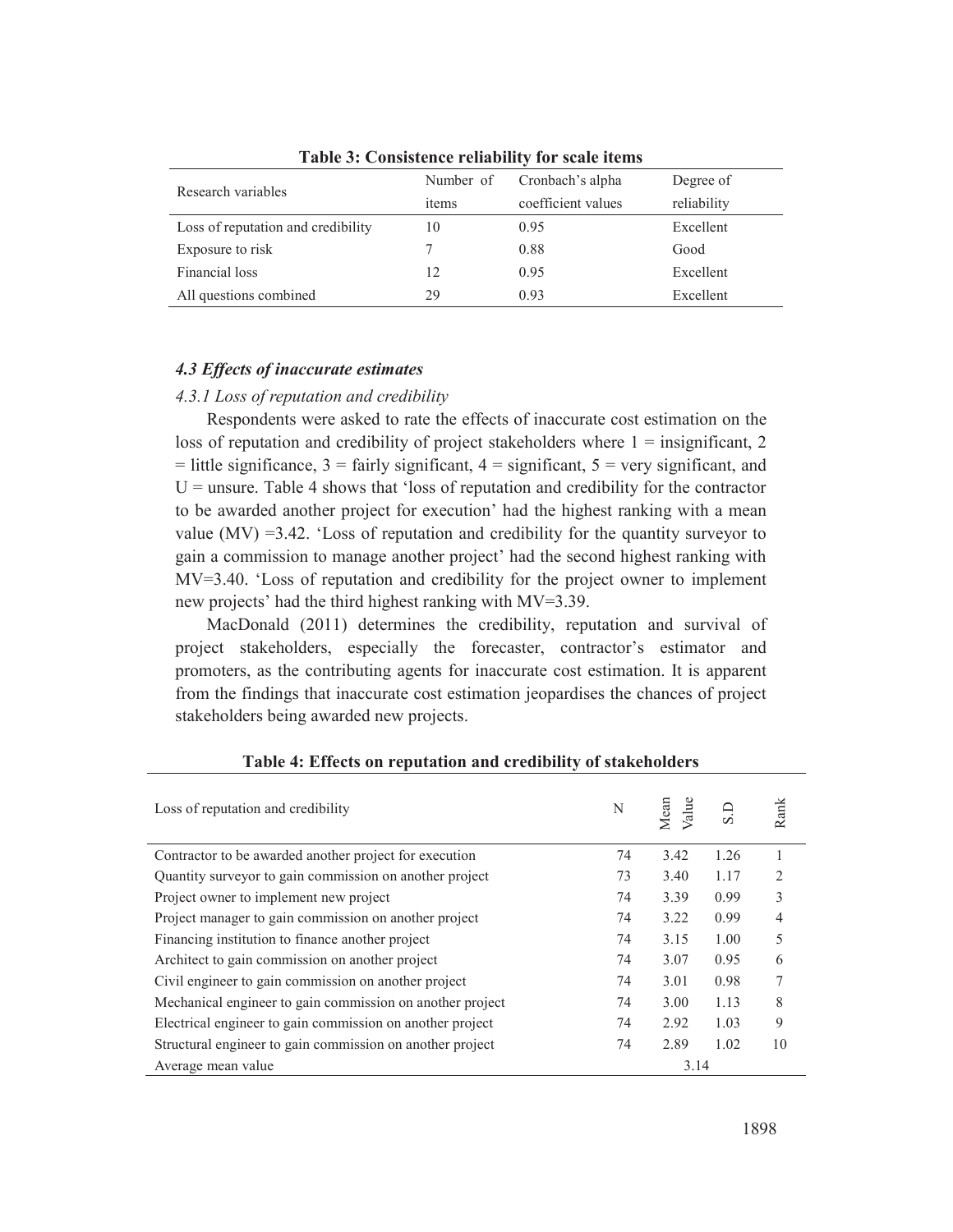The average mean value (AMV) of 3.14 is between average to high of all the variables measured in terms of the loss of reputation and credibility of project stakeholders as effects of inaccurate cost estimate on construction projects. Mukuka et al. (2014) sum up the effects of cost underestimation on project stakeholder as ranging from financial loss, tarnished reputation, project abandonment and drop in building activities in the construction industry. Furthermore, Zainudeen, Kumari, and Seneviratne (2010) contend that cost underestimation brings about project abandonment, bad reputation and inability to secure project finance.

### *4.3.2 Exposure to risk*

Respondents were asked to rate the significance of risk exposure as effects of inaccurate cost estimation on construction projects where  $1 =$  insignificant,  $2 =$ little significance,  $3 = \text{fairly significant}$ ,  $4 = \text{significant}$ ,  $5 = \text{very significant}$ , and U  $=$  unsure. Table 5 shows that the risk of bankruptcy as a result of shortage of funds had the highest ranking with MV=3.78. The risk of delay in completion as a result of cash flow problems had the second highest ranking with MV=3.78. Finally the risk of an increase in claims due to an increase in the contract price had the third highest ranking with MV=3.73.

In addition to the findings on the effects of exposure to risk due to inaccurate cost estimation, Akintoye and MacLeod (1997) further contend that risk elements associated with construction projects have an influence on time, cost and quality. These risks associated with construction activities comprise environmental, design, logistic, financial, legal, political, construction and operational risks. Risks not adequately managed are perceived to adversely affect the successful completion of a project and consequently lead to loss on the side of the contractor.

| Exposure to risk                                                | N  | Mean<br>/alue | S.D  | Rank |
|-----------------------------------------------------------------|----|---------------|------|------|
| Risk of bankruptcy as a result of shortage of funds             | 74 | 3.78          | 0.74 |      |
| Risk of delay in completion as a result of cash flow problems   | 74 | 3.78          | 0.83 | 2    |
| Risk of increase in claims due to increase in contract price    | 74 | 3.73          | 0.66 | 3    |
| Risk of project abandonment as a result of shortage of funds    | 74 | 3.66          | 0.68 | 4    |
| Risk of litigation as a result of claims for additional payment | 74 | 3.43          | 0.81 | 5    |
| Risk of poor quality of work as a result of shortage of funds   | 74 | 3.35          | 1.18 | 6    |
| Risk of physical damage due to poor workmanship                 | 74 | 3.28          | 0.58 |      |
| Average mean value                                              |    | 3.57          |      |      |

|  |  | Table 5: Risk exposure due to effects of inaccurate cost estimation |
|--|--|---------------------------------------------------------------------|
|  |  |                                                                     |

The average mean value (AMV) of 3.57 is between average to high in all the variables measured in the exposure to risk of project stakeholders as effects of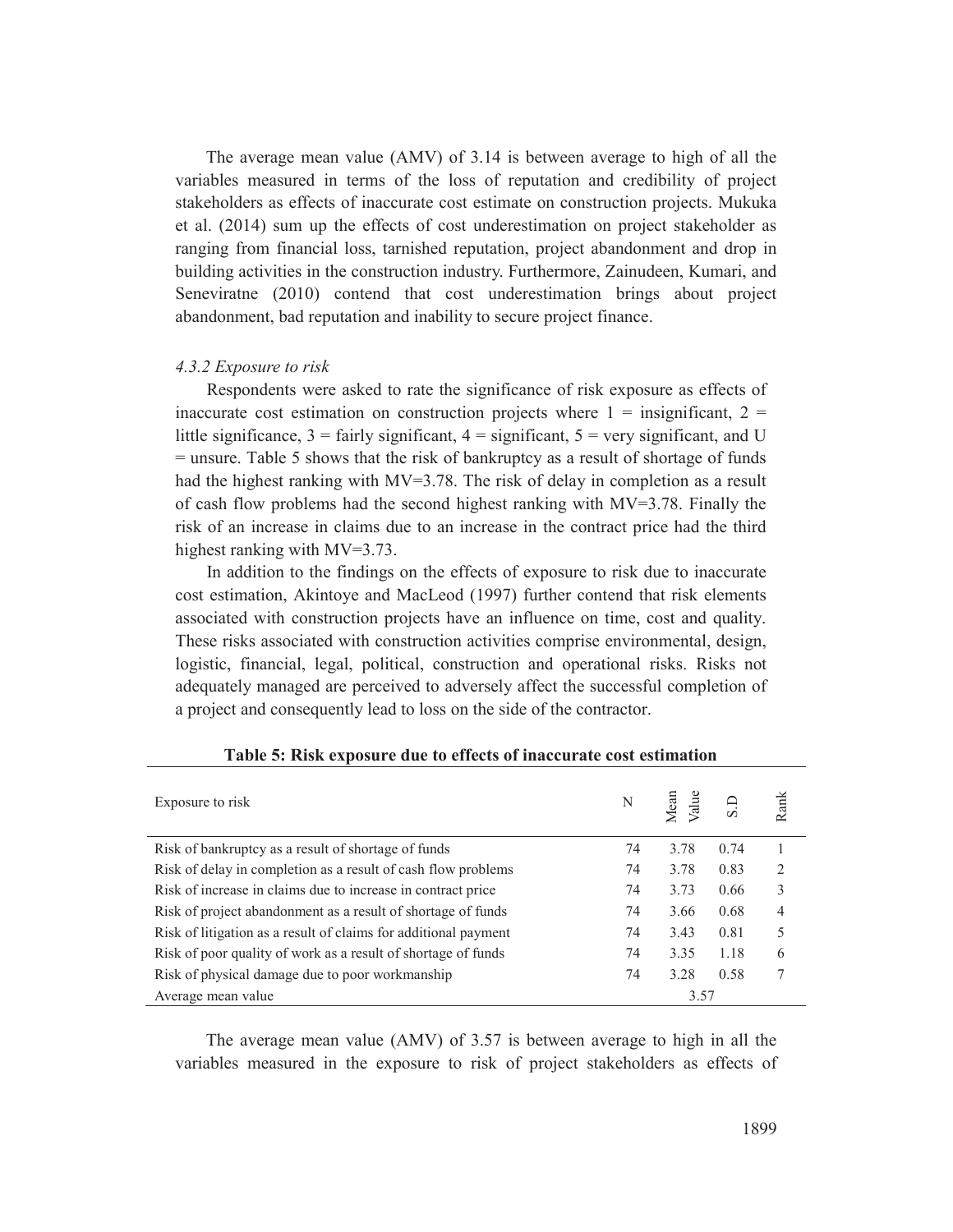inaccurate cost estimate on construction projects. Akintoye and MacLeod (1997) reveal that contractors perceive project risk as an adverse possibility which affects the successful completion of project in terms of cost, time and quality.

## *4.3.3 Financial loss*

Respondents were asked to rate the significance of financial loss due to the effects of inaccurate cost estimation on construction projects where  $1 =$ insignificant,  $2 =$  little significance,  $3 =$  fairly significant,  $4 =$  significant,  $5 =$  very significant, and  $U =$  unsure. Table 6 shown that loss of profit to contractors had the highest ranking with MV=3.88. The loss of resources of the project owner had the second highest ranking with MV=3.80, while loss of income to the financing institution had the third highest ranking with MV=3.55.

Akintoye (2000) emphasises that the loss incurred by contractors due to underestimated project cost in the construction industry is significantly low compared to other industries. However, project cost that is inaccurately estimated will have a negative effect on a contractor's profitability as well as that of other stakeholders.

| Financial loss                          | N  | Value<br>Mean | GS   | Rank |
|-----------------------------------------|----|---------------|------|------|
| Loss of profit to contractor            | 74 | 3.88          | 0.95 | 1    |
| Loss of resource of project owner       | 74 | 3.80          | 0.84 | 2    |
| Loss of income to financing institution | 74 | 3.55          | 1.21 | 3    |
| Negative effect on project end user     | 74 | 3.36          | 1.21 | 4    |
| Misallocation of financial resources    | 73 | 3.22          | 1.05 | 5    |
| Loss of income to mechanical engineer   | 74 | 3.09          | 1.13 | 6    |
| Loss of income to quantity surveyor     | 74 | 3.07          | 1.10 | 7    |
| Loss of income to structural engineer   | 74 | 3.07          | 1.11 | 8    |
| Loss of income to electrical engineer   | 74 | 3.05          | 1.12 | 9    |
| Loss of income to civil engineer        | 74 | 3.01          | 1.10 | 10   |
| Loss of income to architect             | 74 | 3.00          | 1.07 | 11   |
| Loss of work in construction industry   | 74 | 2.98          | 1.12 | 12   |
| Average mean value                      |    | 3.25          |      |      |

**Table 6: Financial loss on construction project due to effects of cost underestimation** 

The AMV of 3.25 is between average to high of all variables measured in the financial loss of project stakeholders as effects of inaccurate cost estimate on construction projects. In addition to the finding on loss of profit, Babalola and Adesanya (2007) suggest that an underestimated cost would lead to a situation where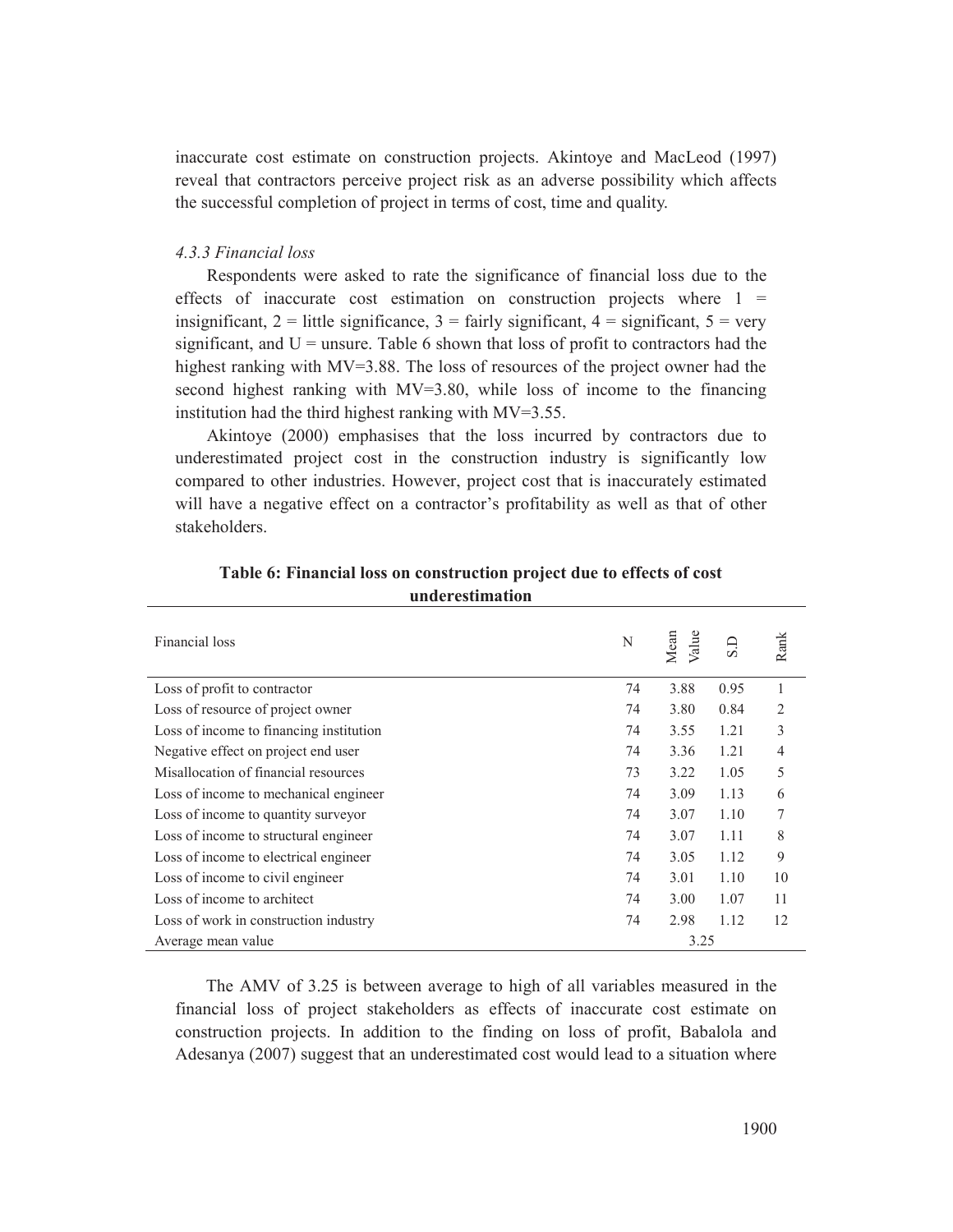a contractor incurs losses on the contract. Flyvbjerg et al. (2002) reveal that the misrepresentation of project cost will lead to the misallocation of resources which will result in losses to those financing the project.

# *4.3.4 Effects of inaccurate cost estimation*

From the ranking of average mean values of subsets of the effects of inaccurate cost estimate on construction project stakeholders, Table 7 shows that risk exposure is the most significant effect of inaccurate cost estimation.

| Effects of inaccurate cost estimation                                         | Mean<br>erage | Rank |
|-------------------------------------------------------------------------------|---------------|------|
| Risk exposure due to effects of inaccurate cost estimation mechanisms on cost | 3.57          |      |
| Financial loss as effects of inaccurate cost estimation                       | 3.25          |      |
| Loss of reputation and credibility of project stakeholders                    | 3.14          |      |

### **Table 7: Effects of inaccurate cost estimation**

## **5. CONCLUSIONS AND RECOMMENDATIONS**

The paper explored the consequences which emanate from the effects of inaccurate cost estimate. The findings revealed that inaccurate cost estimation adversely affects project stakeholders. The findings based on empirical data revealed that risk exposure is the most rated effect of inaccurate cost estimation which leads to bankruptcy, delay in completion, increase in claims, project abandonment, litigation, poor quality of work, and risk of physical damages. From the findings, financial loss to project stakeholders is another effect of inaccurate cost estimation which leads to a loss of profit to contractor, loss of resources of the project owner, loss of income to the financing institution, a negative effect on project end-users, misallocation of financial resources and loss of work for project stakeholders. In addition, loss of reputation and the credibility of project stakeholders, particularly leading to the non-award of new projects to professional team and contractors, and the lack of motivation on the part of financial institutions and client to implementation of new construction projects are additional consequences of inaccurate cost estimate. The effects of inaccurate cost estimation have detrimental consequences for the construction industry and bear damaging effects on construction project stakeholders.

The paper recommends that project stakeholders responsible for cost estimation should take adequate precautions in the process of estimating project cost, with particular attention being paid to factors that influence the accuracy of cost estimation. It is recommended that these findings will contribute as a policy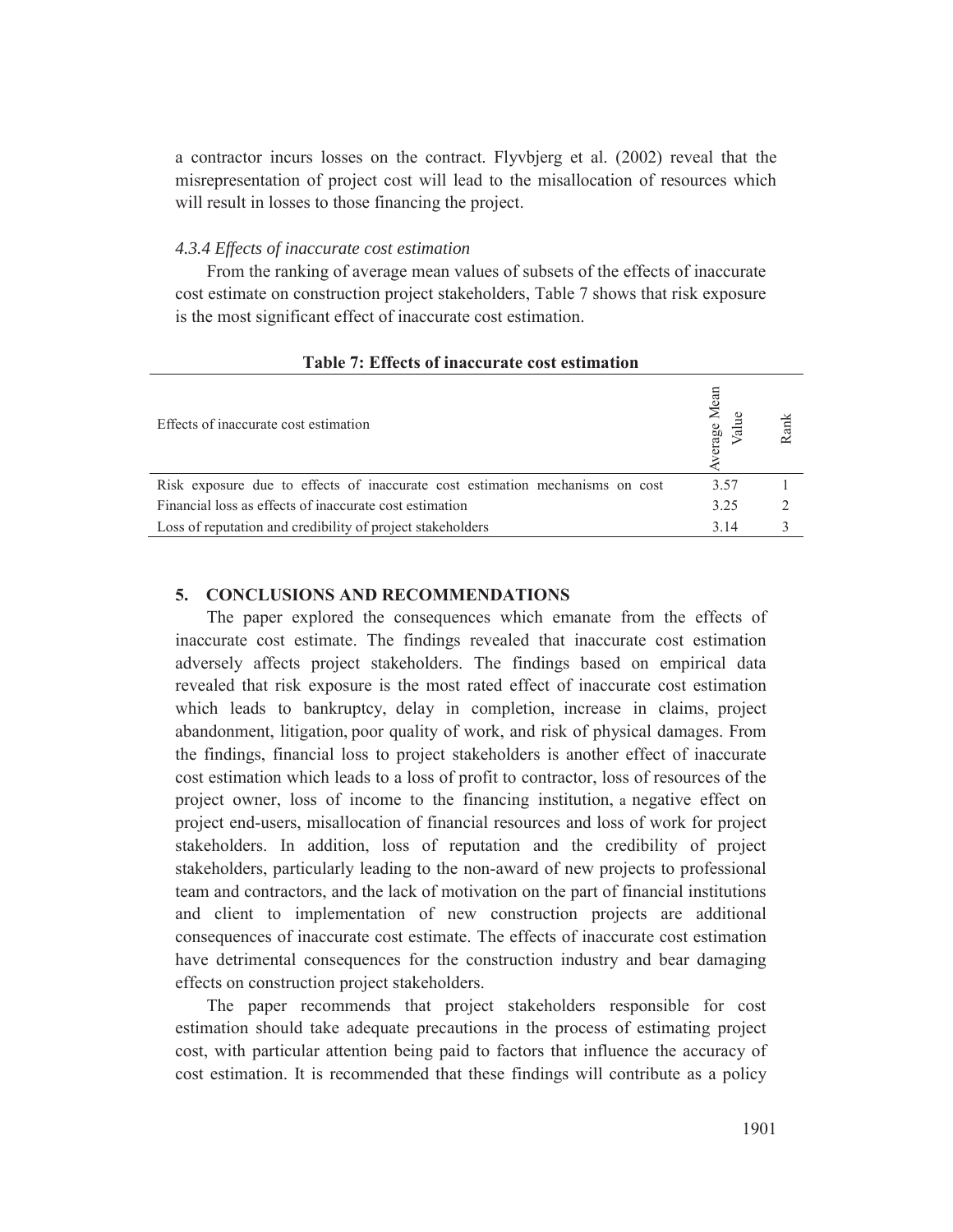guide in the construction sector by improving the accuracy of project cost estimate, and assisting project stakeholders in identifying, planning, managing and mitigating negative risk associated with cost-significant items.

### **6. REFERENCES**

- Al-Hasan, M., Ross, A. & Kirkham, R. (2006). An investigation into current cost estimating practice of specialist trade contractors. In: *Proceedings of the 2006 Liverpool Built Environment & Natural Environment Conference,* London, UK: Liverpool John Moore University. Available online at: http://www.ljmu.ac.uk/BLT/BUE\_Docs/alhassan.pdf.
- Akintoye, A. (2000). Analysis of factors influencing project cost estimating practice. C*onstruction Management and Economics*, 18(1): 77-89.
- Akintoye, A.S. & MacLeod, M.J. (1997). Risk analysis and management in construction. *International Journal of Project Management*, 15(1): 31-38.
- Ashworth, A. & Skitmore, M. (1983). *Accuracy in estimating: The effectiveness of estimating in the construction industry.* The Chartered Institute of Building, Berkshire. Available online at: http://eprints.qut.edu.au/59703/ [Accessed 13 August 2014].
- Azman, M.A. & Samad, Z.A. (2011). Perspective of quantity surveyor towards the accuracy of preliminary cost estimates in public of Malaysia. In: *Proceedings of the Quantity Surveying International Convention*, 11-12 October, Penang, Malaysia.
- Babalola, O. & Adesanya, D.A. (2007). An evaluation of the level of accuracy of electrical services cost estimates in Nigeria In: Boyd, D. (Ed.*) Proceedings of the 23rd Annual Association of Researchers in Construction Management (ARCOM) Conference,* 3-5 September*,* Belfast, UK, pp.75-83.
- Babbie, E. (2013). *The basics of social research* (6th ed.). California: Cengage Learning.
- Cheung, F. K. T., Wong, M. W. L. & Skitmore, M. (2008). A study of clients' and estimators' tolerance towards estimating errors. *Construction Management and Economics,* 26(4): 342-362.
- Danto Group. (2013). *The economic cycles*. Available online at: http://thedantoburksgroup.com/tag/economic-cycles/ [Accessed 24 January 2014].
- Doloi, H. (2013). Cost overruns and failure in project management: Understanding the roles of key stakeholders in construction projects. *Journal of Construction Engineering and Management*, 139(3): 267-269.
- European Commission. (1998). *Understanding and monitoring the cost-determining factors of infrastructure projects: A user's guide*. Available online at: http://ec.europa.eu/regional\_policy/sources/docgener/evaluation/pdf/5\_full\_en.p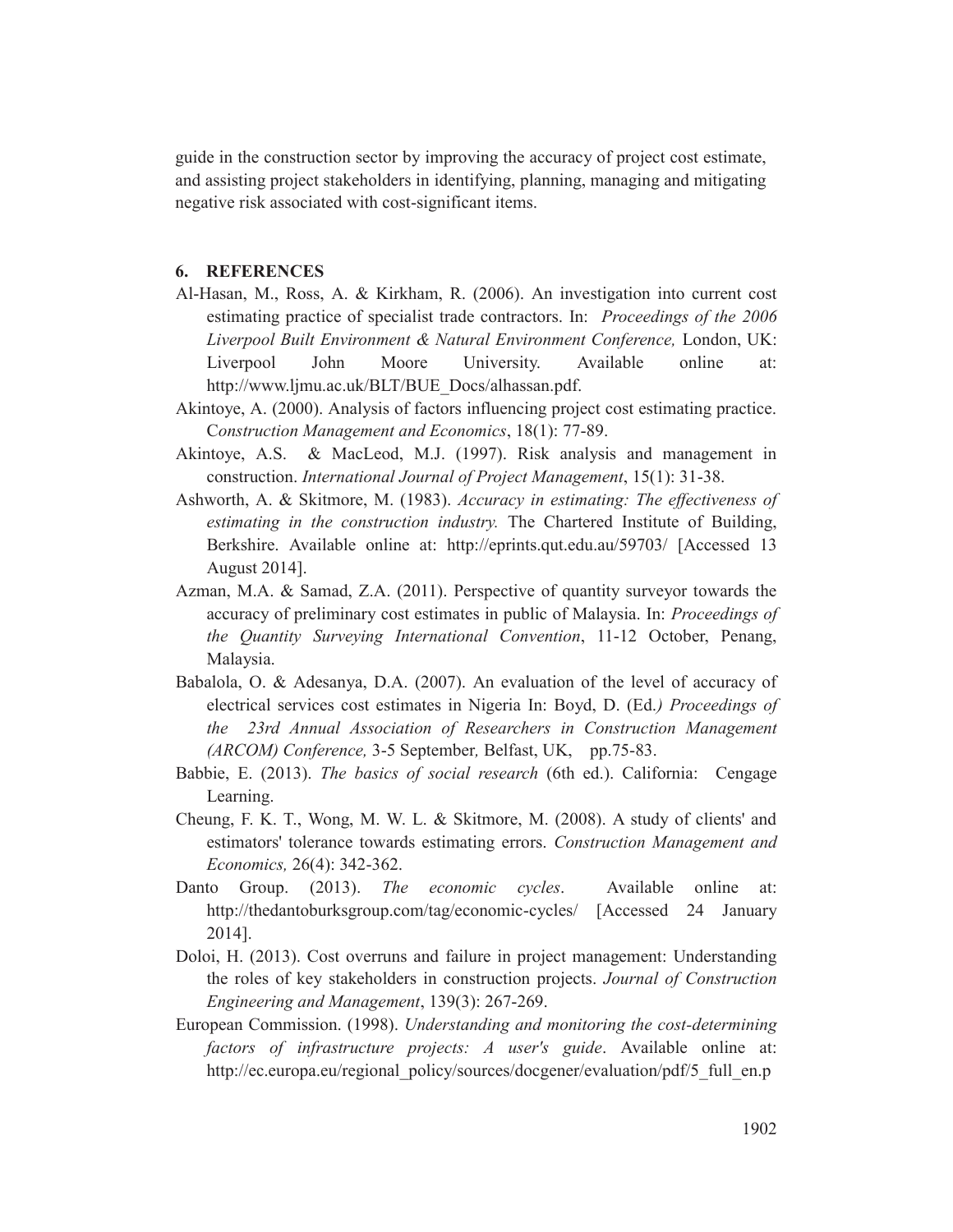df. [Accessed 26 November 2013].

- Flyvbjerg, B., Holm, M. S. & Buhl, S. (2002). Underestimating costs in public works projects: Error or lie? *Journal of the American Planning Association*, 68(3): 279-295.
- George, D. & Mallery, P. (2003). *SPSS for Windows step by step: A simple guide and reference. 11.0 update* (4<sup>th</sup> ed.). Boston: Allyn & Bacon.
- Gunner, J. & Skitmore, M. (1998). Building contract price forecasting: Price intensity theory. *Engineering, Construction and Architectural Management*, 6(3): 267-275.
- Gupta, K.P. (2009). *Cost management: Measuring, monitoring and motivating performance.* New Delhi: Global India Publications.
- Kothari, C. R. 2(004). *Research methodology: Methods and techniques* (2<sup>nd</sup> ed.). New Delhi: New Age International.
- Kumar, C.R. (2008). *Research methodology*. New Delhi: APH Publishing.
- Lakshmi, S. & Mohideen, M. A. (2012). Issues in reliability and validity of research. *International Journal of Management Research and Review,* 3(4): 2752-2758
- MacDonald, R. (2011). Can cost overruns be avoided in capital works projects? If so, how? In: *Proceedings of the International Public Works Conference*, 21-24 August, Canberra, Australia.
- Mahamid, I. & Dmaidi, N. (2013). Risks leading to cost overrun in building construction from consultants' perspective. *Organization, Technology & Management in Construction: An International Journal*, 5(2): 860-873.
- Morrison, N. (1984). The accuracy of quantity surveyors' cost estimate. *Construction Management and Economics,* 2(1): 57-75.
- Mukuka, M. J., Aigbavboa, C. O. & Thwala, W. D. A. (2014). Theoretical review of the causes and effects of construction projects' cost and schedule overruns. In: *Proceedings of the International Conference on Emerging Trends in Computer and Image Processing,* 15-16 December, Pattaya.
- Nichols, M. (2007). *Review of highways agency's major programme*. London: Department for Transport (DfT). Available online at: http://assets.dft.gov.uk/publications/pgr-roads-nicholsreport/nicholsreport.pdf [Accessed 07 December 2013].
- Nijkamp, P. & Ubbels, B. (1999). *How reliable are estimates of infrastructure costs? A comparative analysis.* Research Memorandum, Department of Spatial Economics, Free University Amsterdam. Available online at: http://degree.ubvu.vu.nl/RePEc/vua/wpaper/ pdf/19980029.pdf [Accessed 26 November 2013].
- Olatunji, O.A. (2012). *The impact of building information modelling information modelling on estimating practice: Analysis of perspectives from four organizational business models*. The University of Newcastle's Digital Repository. Available online at: